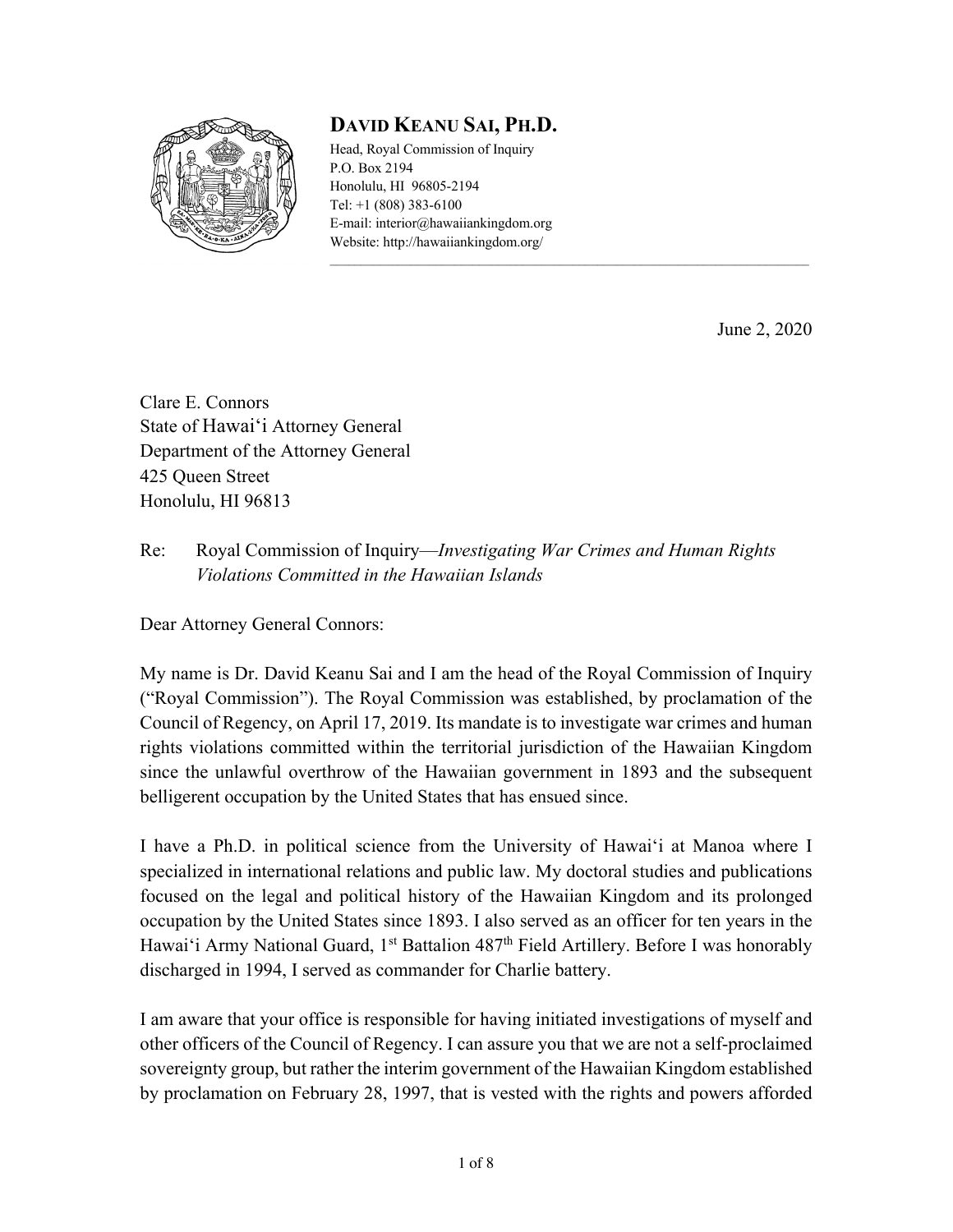to a government of an occupied State in accordance with international humanitarian law. A recent documentary, which won several awards at independent film festivals, covers the Council of Regency and its strategy to engage the prolonged occupation of the Hawaiian Kingdom.1

The lawful authority of the Council of Regency has also been the subject of a recent legal opinion by Professor Federico Lenzerini, a professor of international law from the University of Siena, Italy.2 The American treatise, *Restatement (Third) of the Foreign Relations Law of the United States*, recognizes that "writings of scholars"3 are a source of international law in determining, in this case, whether the Council of Regency has been established in conformity with the rules of international humanitarian law.

In his opinion, Professor Lenzerini concluded, under the rules of international law and Hawaiian constitutional law, that (1) the "Council of Regency possesses the constitutional authority to temporarily exercise the Royal powers of the Hawaiian Kingdom;"4 (2) the Council of Regency "has the authority to represent the Hawaiian Kingdom as a State, which has been under a belligerent occupation by the United States of America since 17 January 1893, both at the domestic and international level;"5 and (3) the "Council of Regency is exactly in the same position of a government of a State under military occupation, and is vested with the rights and powers recognized to governments of occupied States pursuant to international humanitarian law."6 He further concludes:

[U]nder international humanitarian law, the proclamations of the Council of Regency are not divested of effects as regards the civilian population of the Hawaiian Islands. In fact, considering these proclamations as included in the concept of "legislation"…they might even, if the concrete circumstances of the case so allow, apply retroactively at the end of the occupation, on the condition that the legislative acts in point do not "disregard the rights and expectations of the occupied population." It is therefore necessary that the occupied government refrains "from using the national law as a vehicle to undermine public order and civil life in the occupied area."<sup>7</sup>

<sup>1</sup> Hawaiian Kingdom Academia, *The Acting Hawaiian Council of Regency—Exposing the American Occupation of the Hawaiian Kingdom* (August 13, 2019) (online at: https://www.youtube.com/watch?v=CF6CaLAMh98).

<sup>2</sup> Federico Lenzerini, *Legal Opinion on the Authority of the Council of Regency of the Hawaiian Kingdom*, in the Royal Commission of Inquiry's Preliminary Report—The Authority of the Council of Regency of the Hawaiian Kingdom (2020) (online at:

https://hawaiiankingdom.org/pdf/RCI\_Preliminary\_Report\_Regency\_Authority.pdf).

<sup>3</sup> *Restatement (Third) of the Foreign Relations Law of the United States* §103(2)(c) (1987).

<sup>4</sup> *Lenzerini Legal Opinion*, para. 9.

 $5$  *Id.* 

<sup>6</sup> *Id*., para. 10.

<sup>7</sup> *Id*., para. 12.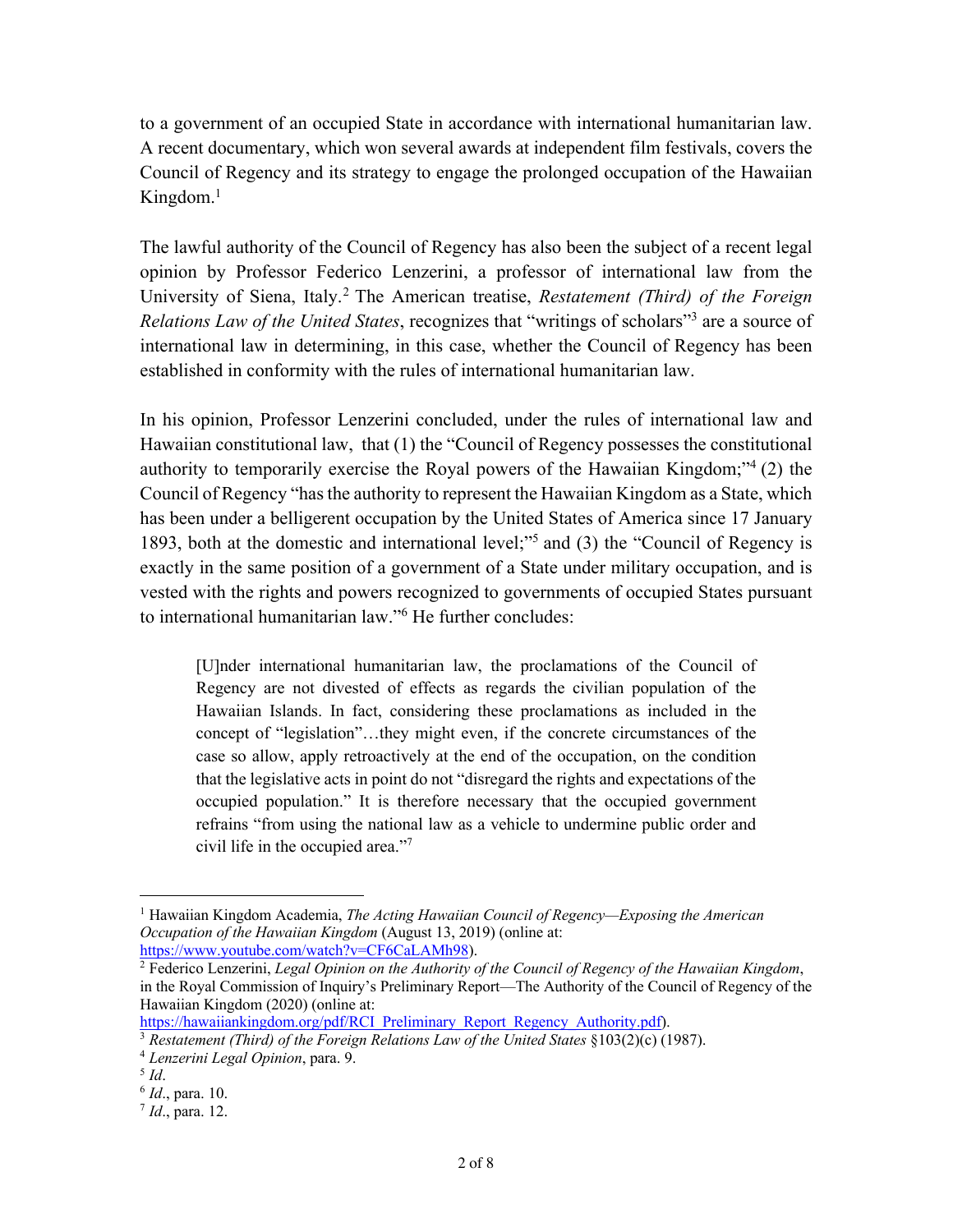At the international level, the Council of Regency represented the Hawaiian Kingdom in arbitral proceedings at the Permanent Court of Arbitration, in *Larsen v. Hawaiian Kingdom*, from 1999-2001, where I served as the Hawaiian Kingdom's Agent and head of its legal team.8 The Permanent Court of Arbitration acknowledged the Council of Regency as the government of the Hawaiian Kingdom. At the center of these proceedings was the unlawful imposition of United States municipal laws, by the State of Hawai'i, within the territory of the Hawaiian Kingdom that led to the war crimes of *unfair trial*, *unlawful confinement* and *pillaging* of Mr. Larsen. The *American Journal of International Law*, reported:

At the center of the PCA proceeding was…that the Hawaiian Council of Regency (representing the Hawaiian Kingdom) is legally responsible under international law for the protection of Hawaiian subjects, including the claimant. In other words, the Hawaiian Kingdom was legally obligated to protect Larsen from the United States' 'unlawful imposition [over him] of [its] municipal laws' through its political subdivision, the State of Hawaii. As a result of this responsibility, Larsen submitted, the Hawaiian Council of Regency should be liable for any international law violations that the United States committed against him.<sup>9</sup>

Imposition of United States legislative and administrative measures constitutes the war crime of *usurpation of sovereignty* under customary international law. This includes the legislative and administrative measures of the State of Hawai'i and its Counties. Professor William Schabas, renowned expert in international criminal law, authored a legal opinion for the Royal Commission that identified *usurpation of sovereignty*, among other international crimes, as a war crime that has and continues to be committed in the Hawaiian Islands. <sup>10</sup> His legal opinion was also incorporated in a book published by the Royal Commission as chapter 4—*War Crimes Related to the United States Belligerent Occupation of the Hawaiian Kingdom*. <sup>11</sup> This publication is downloadable as an eBook at no charge.<sup>12</sup>

<sup>12</sup> David Keanu Sai (ed.), *The Royal Commission of Inquiry: Investigating War Crimes and Human Rights Violations in the Hawaiian Kingdom* (2020) (online at

https://hawaiiankingdom.org/pdf/Hawaiian\_Royal\_Commission\_of\_Inquiry\_(2020).pdf).

<sup>8</sup> Permanent Court of Arbitration, *Larsen v. Hawaiian Kingdom*, PCA Case no. 1999-01 (online at: https://pca-cpa.org/en/cases/35/).

<sup>&</sup>lt;sup>9</sup> David J. Bederman and Kurt R. Hilbert, "Arbitration—UNCITRAL Rules—justiciability and indispensable third parties—legal status of Hawaii,"  $95 \, Am$ . J. Int'l L. 927, 928 (2001).

<sup>&</sup>lt;sup>10</sup> William Schabas, *Legal Opinion on war crimes related to the United States occupation of the Hawaiian Kingdom since 17 January 1893* (2020) (online at: https://hawaiiankingdom.org/pdf/Opinion\_War-Crimes Schabas RCI.pdf).

<sup>&</sup>lt;sup>11</sup> William Schabas, "War Crimes Related to the United States Belligerent Occupation of the Hawaiian Kingdom", in David Keanu Sai (ed.), *The Royal Commission of Inquiry: Investigating War Crimes and Human Rights Violations in the Hawaiian Kingdom* 151-169 (2020) (online at https://hawaiiankingdom.org/pdf/Hawaiian\_Royal\_Commission\_of\_Inquiry\_(2020).pdf).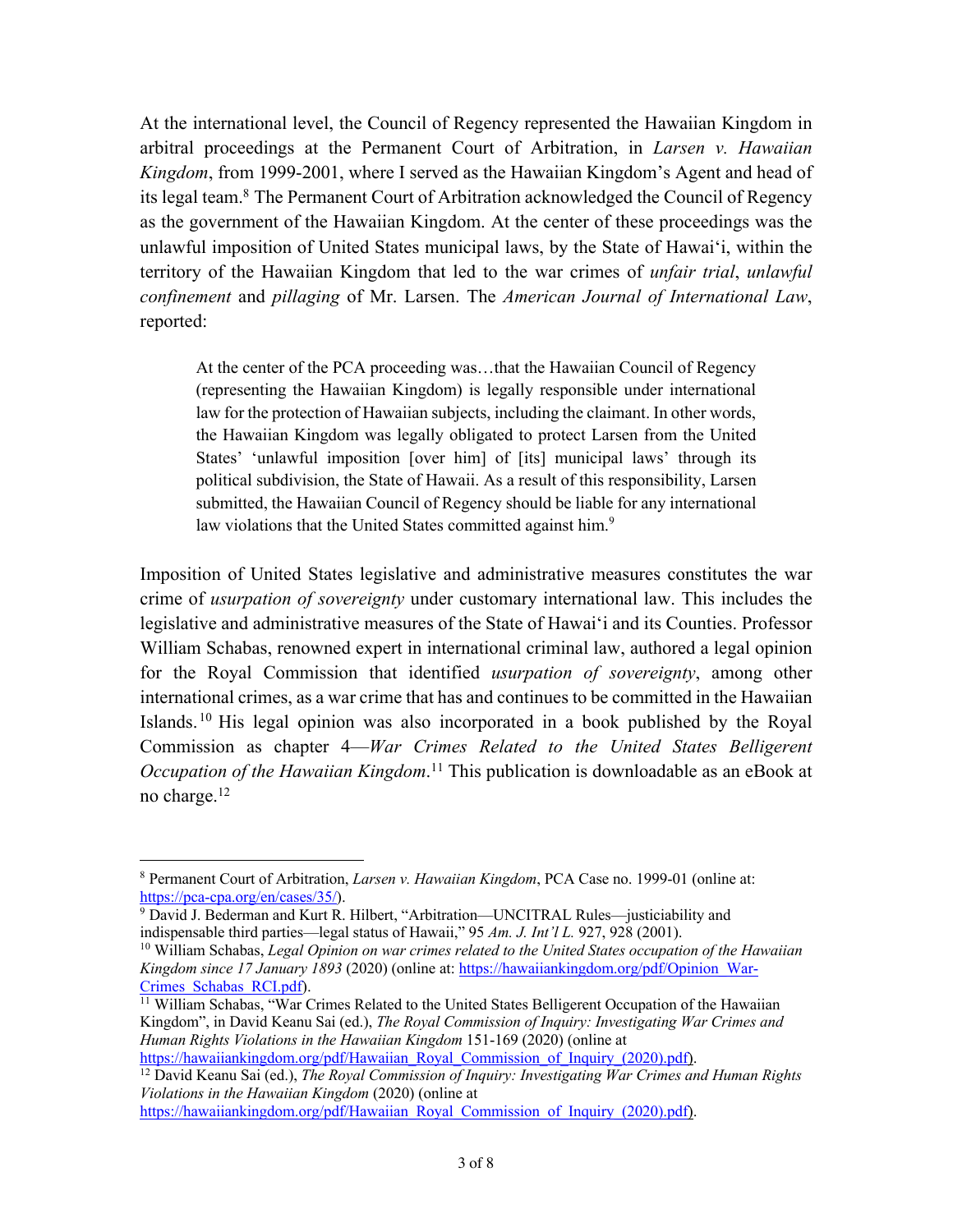One of the profound consequences of the prolonged occupation renders all judgments and orders of judicial or administrative courts of the United States in Hawai'i, to include the State of Hawai'i, void. According to the "voidness doctrine," any judgment of a court without having subject matter jurisdiction over the case before it is entirely null and void.<sup>13</sup> "When a suit is brought and determined in a court which has no jurisdiction in the matter," says Henry Black, "then it is said to be *coram non judice*, and the judgment is void."14

In *State of Hawai'i v. Lorenzo*, the Appellate Court in 1994 acknowledged the consequences of the 1893 overthrow of the Hawaiian Kingdom government. In its decision, the Court stated, the "illegal overthrow leaves open the question whether the present governance system should be recognized, even though the illegal overthrow predated the United Nations Charter."15 According to the rules of international law as it stood in 1893 and how it stands today, United States governance, to include the State of Hawai'i and its Counties, in the Hawaiian Islands cannot be recognized as lawful.<sup>16</sup>

In its first preliminary report, the Royal Commission addressed the volitional element of war crimes, which is a perpetrator's awareness of the factual circumstances that established an occupation. <sup>17</sup> Under international criminal law, criminal culpability is met when the perpetrator is aware of the factual circumstances that established the United States occupation of the Hawaiian Kingdom. In its preliminary report, the Royal Commission concluded:

The element of awareness is not an outcome of a moral or legal conclusion on the part of the accused because there is "no requirement for a legal evaluation by the perpetrator as to the existence of an armed conflict or its character as international," nor is there a "requirement for awareness by the perpetrator of the facts that established the character of the conflict as international." As the International Criminal Court's Pre-Trial Chamber stated, "it is not necessary for the perpetrator to have made the necessary value judgment to conclude that the victim did in fact have protected status under any of the 1949 Geneva Conventions." While there is, however, "only a requirement for the awareness of the factual circumstances," the Royal Commission will satisfy this element of awareness where there exists clear and unequivocal evidence of awareness on the

https://hawaiiankingdom.org/pdf/RCI\_Preliminary\_Report\_Mens\_Rea.pdf).

<sup>13</sup> *The Marshalsea*, 10 Co. Rep. 68b, 77 Eng. Rep. 1027 (K.B. 1613).

<sup>&</sup>lt;sup>14</sup> Black's Law,  $6<sup>th</sup>$  ed., 337 (1990).

<sup>15</sup> *State of Hawai'i v. Lorenzo*, 77 Haw. 219, n. 2 (1994); see also David Keanu Sai, "The Royal Commission of Inquiry," in David Keanu Sai (ed.), *The Royal Commission of Inquiry: Investigating War Crimes and Human Rights Violations in the Hawaiian Kingdom* 38-40 (2020) (online at https://hawaiiankingdom.org/pdf/Hawaiian\_Royal\_Commission\_of\_Inquiry\_(2020).pdf). <sup>16</sup> Sai, *Royal Commission of Inquiry*, 37-38.

<sup>17</sup> Royal Commission of Inquiry's Preliminary Report—*The Material Elements of War Crimes and* 

*Ascertaining the Mens Rea* (2020) (online at: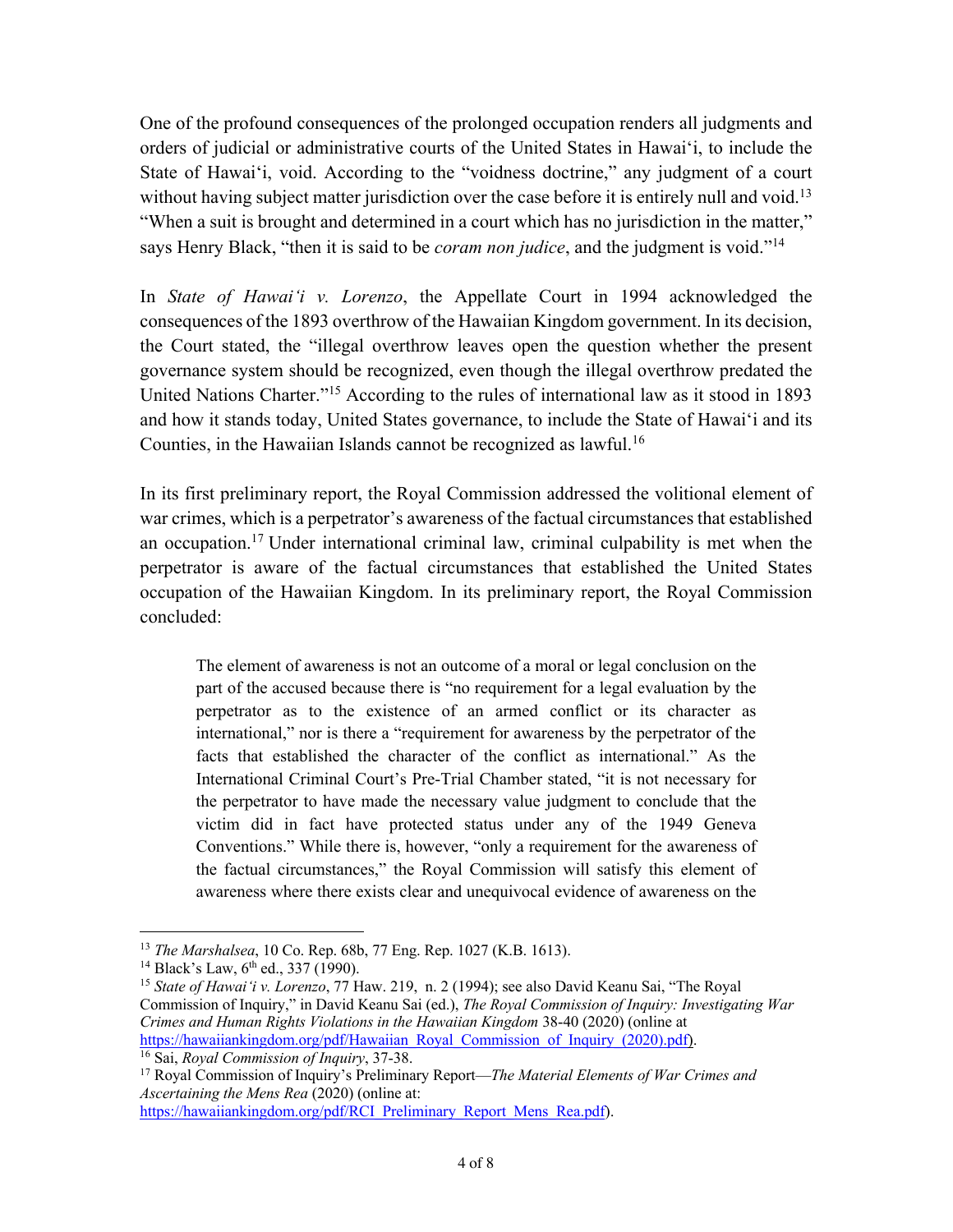part of the accused of the United States occupation of the Hawaiian Kingdom, *e.g.* court records, correspondences, course curriculum, sworn declarations, etc. Also, the fact of being part of the political organization of the United States, to include the State of Hawai'i and its Counties, because in that case the knowledge of the existing "political" situation could be reasonably presumed especially in light of the 1993 Congressional joint resolution apologizing for the illegal overthrow of the Hawaiian Kingdom government on 17 January  $1893$ .<sup>18</sup>

I am not aware whether you were informed of three meetings I had in 2015 with Mike McCartney, former chief of staff for Governor David Ige, at his office in the Executive Chambers regarding the subject of war crimes and the American occupation. This prompted a report I submitted to him that summarized what we discussed in those three meetings and how the State of Hawai'i has a duty, under international humanitarian law, to transform itself into a Military government by virtue of Article V, section 5 of the Constitution of the State of Hawai'i.<sup>19</sup> United States practice for Military government is covered in United States Army and Navy FM 27-5, and occupation of an occupied State is covered in FM 27-10. The Adjutant General, MG Kenneth Hara, should be aware of these regulations and the function of a Military government.

McCartney did not follow up with me and it would appear he did not receive good advice from, I would speculate, the Attorney General at the time, Doug Chin. However, I could be mistaken. Either way, my report that he received firmly establishes that the administration was aware of the United States occupation for purposes of international criminal law. Until the State of Hawai'i is transformed into a Military government recognizable under international humanitarian law, the war crime of *usurpation of sovereignty* and also war crimes that stem from *usurpation of sovereignty*, *i.e. unfair trial, destruction of property, pillaging*, *etc.*, will continue to be committed. As such, this conduct and actions come under the purview of the Royal Commission for investigation and reporting. War crimes have no statute of limitations.

As you will see in Professor Lenzerini's legal opinion that under international humanitarian law a "relationship between the Regency and the administration of the occupying State should have the form of a cooperative relationship aimed at guaranteeing the realization of the rights and interests of the civilian population and the correct administration of the occupied territory."20 Last year, the Maui County Council reached out for information and I provided three workshops to the Planning and Sustainable Land Use Committee on the

<sup>18</sup> *Id*., 6.

<sup>19</sup> Dr. Keanu Sai, *Report on Military Government* (July 2, 2015) (online at: https://hawaiiankingdom.org/pdf/McCartney\_Ltr\_7\_2\_15\_(Report).pdf).

<sup>20</sup> *Lenzerini Legal Opinion*, para. 20.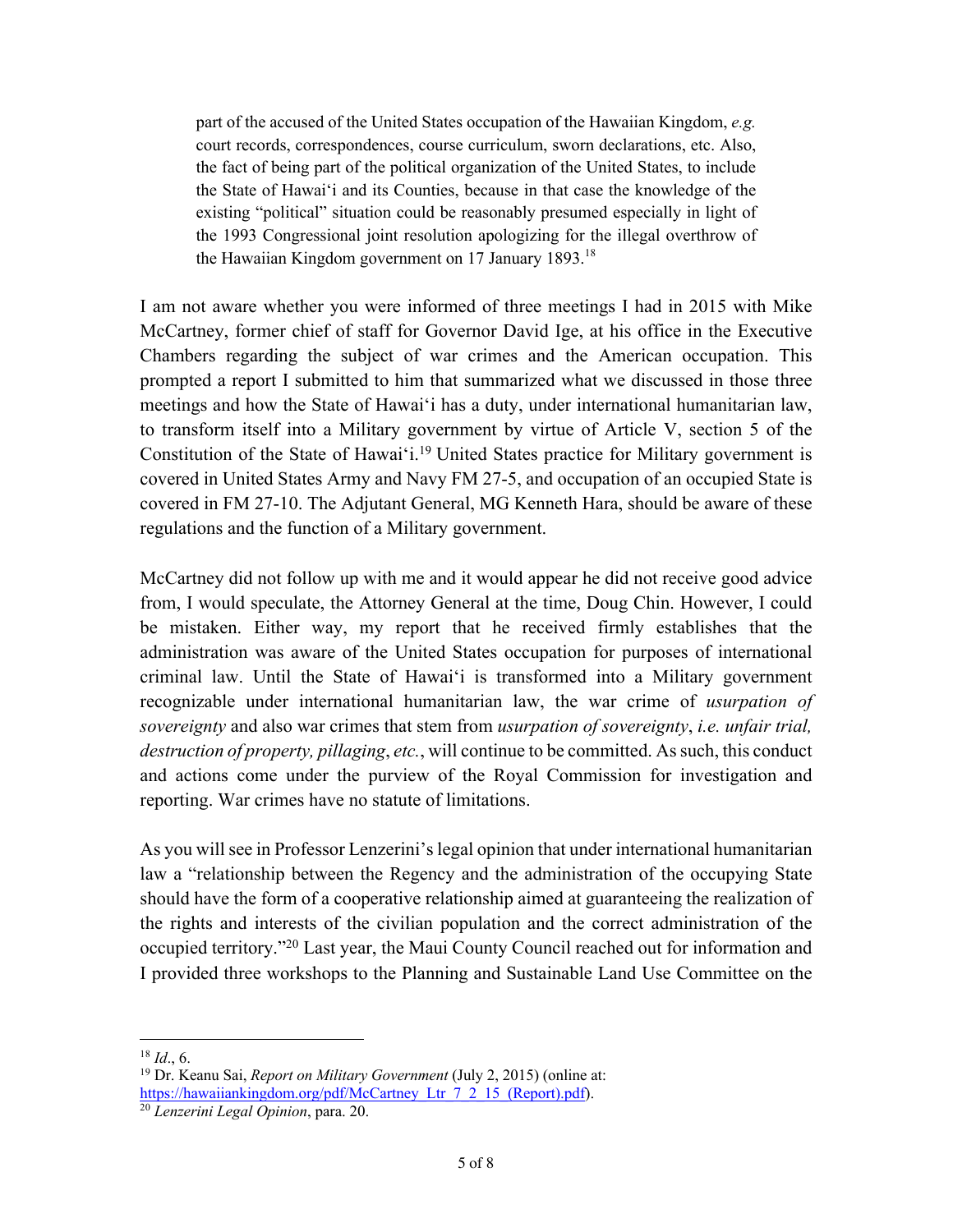subject of Hawai'i under international law.<sup>21</sup> The first workshop was a front-page cover story in the *Mauitime* newspaper.<sup>22</sup>

The Royal Commission sees as its priority the establishment of the Military government in order to administer the laws of the occupied State, and, thereby, bringing the State of Hawai'i and its Counties into compliance with international humanitarian law. Members of the State of Hawai'i and its Counties are not the insurgents of 1893, but rather friends and family that found themselves in a tenuous situation without any fault of their own. Their actions viewed through the lens of international humanitarian law, however, have led to the commission of war crimes against the civilian population who have been made aware of the prolonged occupation and when they were asserting their rights, they were attacked.

The awareness of the prolonged occupation has reached the National Education Association (NEA) by a resolution introduced in 2017 by the Hawai'i State Teachers Association at the NEA's annual convention in Boston.<sup>23</sup> This resulted in three articles I wrote that was published by the NEA on its website in 2018.24 In my last NEA article, *The Impact of the U.S. Occupation on the Hawaiian People*, I specifically mention war crimes. Furthermore, the National Lawyers Guild, "the oldest and largest progressive bar association in the United States, calls upon the United States to immediately begin to comply with international humanitarian law in its prolonged and illegal occupation of the Hawaiian Kingdom since 1893."25

http://neatoday.org/2018/10/01/the-u-s-occupation-of-the-hawaiian-kingdom/); and *The Impact of the U.S. Occupation on the Hawaiian People* (October 13, 2018) (online at:

http://neatoday.org/2018/10/13/us-occupation-of-hawaii/).

<sup>&</sup>lt;sup>21</sup> First workshop on the status of the Hawaiian Kingdom under international law (May 5, 2019) (online at: https://hawaiiankingdom.org/blog/video-of-dr-keanu-sais-presentation-to-the-maui-county-council-on-thestatus-of-the-hawaiian-kingdom-under-international-law/). Second workshop (June 5, 2019) (online at: https://hawaiiankingdom.org/blog/video-of-dr-keanu-sais-second-presentation-to-the-maui-county-councilon-how-the-county-council-complies-with-international-law/). Third workshop (August 21, 2019) Part I (online at: https://www.youtube.com/watch?v=dnFxKdHNxN0&t=342s), and Part II (online at: https://www.youtube.com/watch?v=jC4mqnY0KhU&t=1217s).

<sup>&</sup>lt;sup>22</sup> Mauitime, *Hawai'i: The Fake State—Dr. David Keanu Sai Talks to the Maui County Council about the Ongoing American Occupation of the Hawaiian Kingdom* (March 24, 2019) (online at: https://mauitime.com/news/politics/hawaii-the-fake-state-dr-david-keanu-sai-talks-to-the-maui-countycouncil-about-the-ongoing-american-occupation-of-the-hawaiian-kingdom/).

<sup>23</sup> Hawaiian Kingdom Blog, *American National Teachers Union Recognizes the Illegal Occupation of the Hawaiian Kingdom* (July 11, 2017) (online at: https://hawaiiankingdom.org/blog/american-nationalteachers-union-recognizes-the-illegal-occupation-of-the-hawaiian-kingdom/).

<sup>&</sup>lt;sup>24</sup> See Keanu Sai, *The Illegal Overthrow of the Hawaiian Kingdom Government* (April 2, 2018) (online at: http://neatoday.org/2018/04/02/the-illegal-overthrow-of-the-hawaiian-kingdom-government/); *The American Occupation of the Hawaiian Kingdom* (October 1, 2018) (online at:

<sup>&</sup>lt;sup>25</sup> National Lawyers Guild, Press Release, *NLG Calls Upon US to Immediately Comply with International Humanitarian Law in its Illegal Occupation of the Hawaiian Islands* (January 13, 2020) (online at: https://www.nlg.org/nlg-calls-upon-us-to-immediately-comply-with-international-humanitarian-law-in-itsillegal-occupation-of-the-hawaiian-

islands/#:~:text=The%20National%20Lawyers%20Guild%20(NLG,the%20Hawaiian%20Kingdom%20sin ce%201893).).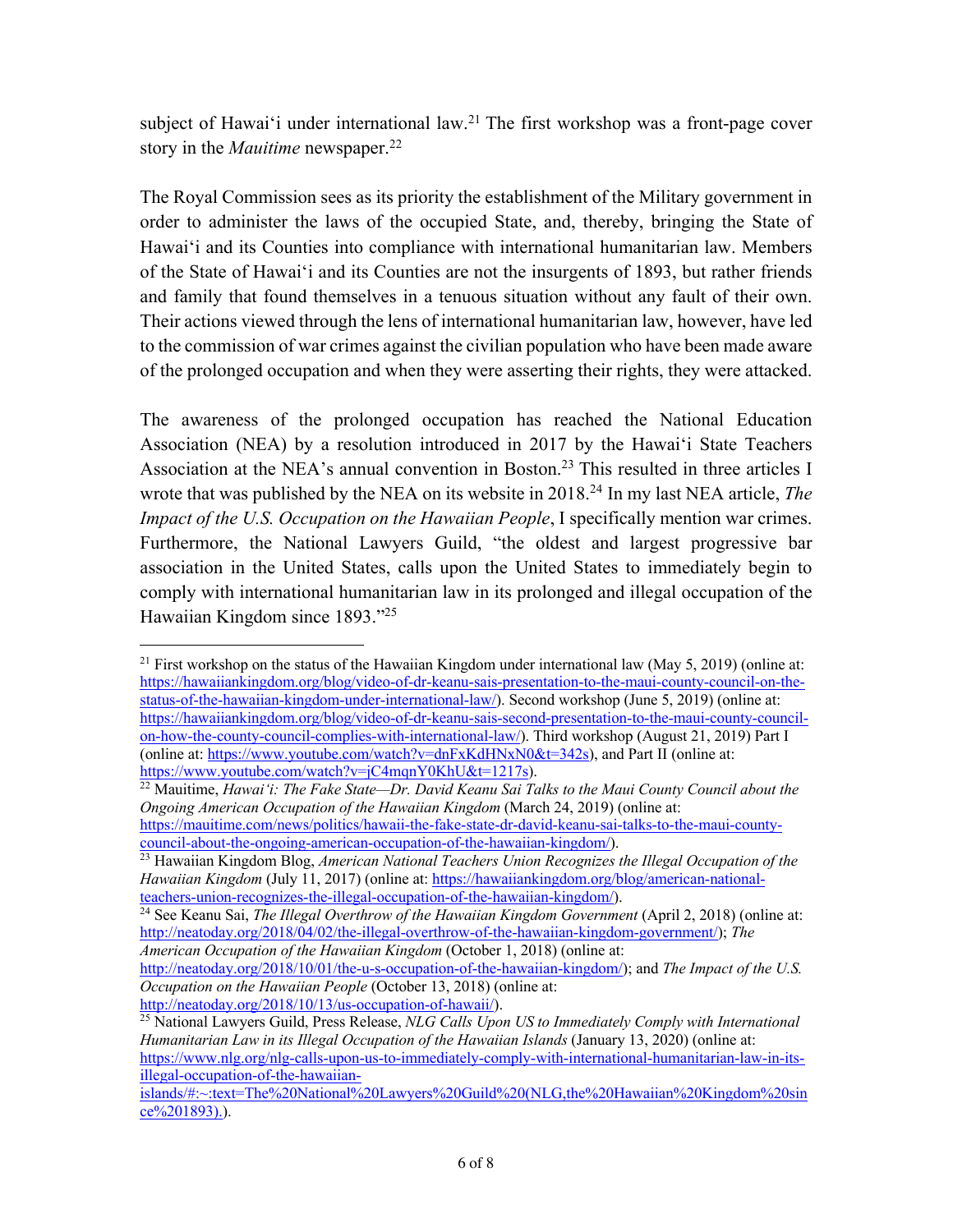The Royal Commission recognizes that war crimes and human rights violations cannot continue to be committed with impunity and the perpetrators must be held accountable, but it does recognize that the Council of Regency must have a "cooperative relationship aimed at guaranteeing the realization of the rights and interests of the civilian population and the correct administration of the occupied territory."<sup>26</sup> To this end, I have written this letter of correspondence.

These are not normal times but you are the legal advisor to the Governor, and due to the severity of the situation under international criminal law and the material elements of *mens rea* and *actus reus*, I respectfully implore you to carefully review the information I have provided you and to advise the office of the Governor accordingly. Under international humanitarian law, decisions on this matter are not with the federal government nor is it with its military here in the islands, but solely on the shoulders of the State of Hawai'i as it is the entity in effective control of Hawaiian territory thereby triggering the law of occupation.27 I should also note that the governmental infrastructure of the State of Hawai'i is that of the Hawaiian Kingdom. The only change was in name, e.g. the Department of Land and Natural Resources is the Ministry of the Interior. All that was changed in 1893 was the Queen and her cabinet, and the top law enforcement of the kingdom, being forcibly replaced by insurgents calling themselves the Executive and Advisory Councils.

Notwithstanding the warrantless attacks against myself and other officers of the Council of Regency by the State of Hawai'i, I am hopeful that its current leadership, as the administration of the occupying State, will begin to meet with the Council of Regency in order to establish a "cooperative relationship" provided by international humanitarian law. In the meantime, the Royal Commission will continue to fulfill its mandate of investigating war crimes and human rights violations and providing periodic reports with the purpose of holding perpetrators accountable under international humanitarian law and human rights law.

https://hawaiiankingdom.org/pdf/Hawaiian\_Royal\_Commission\_of\_Inquiry\_(2020).pdf).

<sup>&</sup>lt;sup>26</sup> To see how the law of occupation plays a crucial role with the pandemic here in the islands and the protection of the "civilian population and the correct administration of the occupied territory," read the latest article on the Hawaiian Kingdom Blog titled *Can Hawai'i Successfully Live with COVID-19 Without a Vaccine? The Answer is Yes But Under the International Law of Occupation* (May 19, 2020) (online at: https://hawaiiankingdom.org/blog/can-hawaii-successfully-live-with-covid-19-without-a-vaccine-theanswer-is-yes-but-under-the-international-law-of-occupation/).

<sup>&</sup>lt;sup>27</sup> David Keanu Sai, "United States Belligerent Occupation of the Hawaiian Kingdom", in David Keanu Sai (ed.), *The Royal Commission of Inquiry: Investigating War Crimes and Human Rights Violations in the Hawaiian Kingdom* 109-111 (2020) (online at